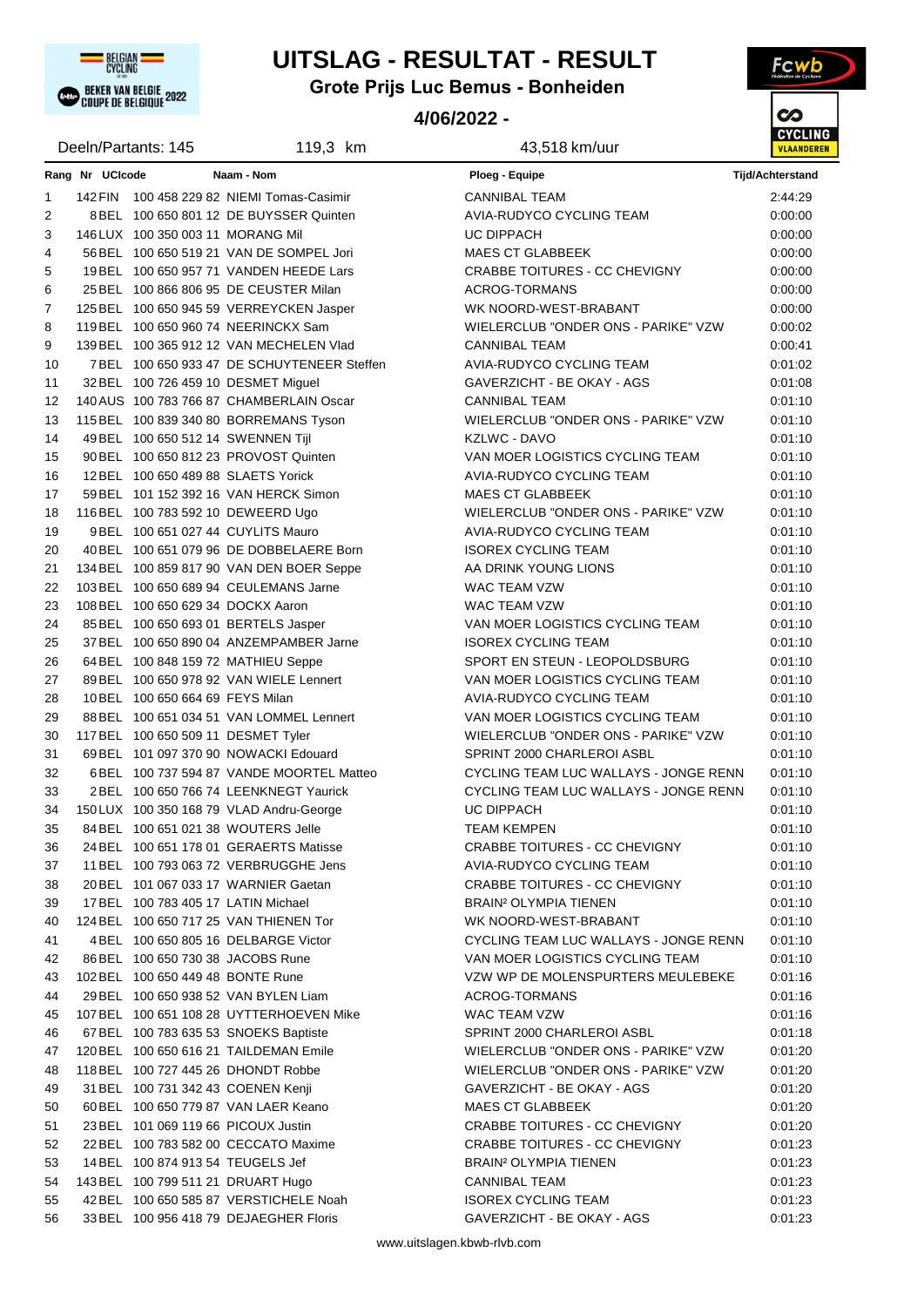

## **UITSLAG - RESULTAT - RESULT**

**Grote Prijs Luc Bemus - Bonheiden**

### **4/06/2022 -**



|     |                 | Deeln/Partants: 145                    | 119,3 km                                                                     | 43,518 km/uur                           | <b>VLAANDER</b>  |
|-----|-----------------|----------------------------------------|------------------------------------------------------------------------------|-----------------------------------------|------------------|
|     | Rang Nr UCIcode |                                        | Naam - Nom                                                                   | Ploeg - Equipe                          | Tijd/Achterstand |
| 57  |                 |                                        | 50 BEL 100 650 513 15 DE JONG Olivier                                        | KZLWC - DAVO                            | 0:01:27          |
| 58  |                 |                                        | 98 BEL 100 913 927 74 WULLEMAN Mathieu                                       | VZW WP DE MOLENSPURTERS MEULEBEKE       | 0.01:27          |
| 59  |                 | 93 BEL 100 650 828 39 SLUYTS Ward      |                                                                              | VAN MOSSEL HEIST CYCLING TEAM           | 0:01:27          |
| 60  |                 |                                        | 1 BEL 100 651 063 80 SERVRANCKX Gauthier                                     | CYCLING TEAM LUC WALLAYS - JONGE RENN   | 0:01:27          |
| 61  |                 |                                        | 44 BEL 100 824 438 19 DEBAYE Emilien                                         | <b>IWG WAPI CYCLING TEAM</b>            | 0:01:27          |
| 62  |                 |                                        | 105 BEL 100 650 581 83 VAN GELDER Rube                                       | WAC TEAM VZW                            | 0.01.27          |
| 63  |                 | 72 BEL 100 783 411 23 LEDUC Axel       |                                                                              | SPRINT 2000 CHARLEROI ASBL              | 0.01:27          |
| 64  |                 |                                        | 127 BEL 100 881 589 37 MONNAERT Lucca                                        | YOUNG CYCLING TALENT D&D                | 0:01:27          |
| 65  |                 |                                        | 5 BEL 100 651 095 15 VANCOILLIE Yaro                                         | CYCLING TEAM LUC WALLAYS - JONGE RENN   | 0.01:27          |
| 66  |                 |                                        |                                                                              | CYCLING TEAM LUC WALLAYS - JONGE RENN   | 0.01.27          |
| 67  |                 |                                        | 3BEL 100 824 453 34 LERNOUT Seppe<br>109 BEL 100 650 525 27 GUETTARI Sofiane | WIELERCLUB STEEDS VOORAAN V.Z.W.        | 0:01:27          |
|     |                 |                                        | 51 BEL 100 741 711 33 BOSMANS Robbe                                          | KZLWC - DAVO                            | 0:01:27          |
| 68  |                 |                                        |                                                                              |                                         |                  |
| 69  |                 | 114 BEL 100 998 600 66 DEROO Simon     |                                                                              | WIELERCLUB STEEDS VOORAAN V.Z.W.        | 0:01:27          |
| 70  |                 |                                        | 133 BEL 100 650 925 39 JANSSENS Willem                                       | AA DRINK YOUNG LIONS                    | 0:01:27          |
| 71  |                 |                                        | 35 BEL 101 005 886 77 DEGEZELLE Kamiel                                       | GAVERZICHT - BE OKAY - AGS              | 0:01:27          |
| 72  |                 |                                        | 41 BEL 100 917 873 43 VAN RENTERGHEM Tijl                                    | <b>ISOREX CYCLING TEAM</b>              | 0:01:27          |
| 73  |                 |                                        | 138 BEL 100 650 505 07 VAN DER HEYDEN Dario                                  | AA DRINK YOUNG LIONS                    | 0:01:27          |
| 74  |                 |                                        | 34 BEL 100 651 017 34 CLEENEWERCK Senne                                      | GAVERZICHT - BE OKAY - AGS              | 0:01:27          |
| 75  |                 | 28 BEL 100 651 158 78 STAES Gibbe      |                                                                              | <b>ACROG-TORMANS</b>                    | 0:01:27          |
| 76  |                 |                                        | 113 BEL 100 650 723 31 WINCKELMANS Niels                                     | WIELERCLUB STEEDS VOORAAN V.Z.W.        | 0:01:27          |
| 77  |                 | 112 BEL 101 124 325 79 HUION Thibo     |                                                                              | WIELERCLUB STEEDS VOORAAN V.Z.W.        | 0:01:27          |
| 78  |                 | 130 BEL 100 991 538 85 GODTS Lars      |                                                                              | YOUNG CYCLING TALENT D&D                | 0:01:34          |
| 79  |                 |                                        | 68 BEL 100 807 798 63 BOELEN Victor                                          | SPRINT 2000 CHARLEROI ASBL              | 0:01:34          |
| 80  |                 |                                        | 30 BEL 100 650 456 55 VERHAGEN Xander                                        | ACROG-TORMANS                           | 0:01:34          |
| 81  |                 |                                        | 61 BEL 100 647 913 34 VANHOUDT Yenthe                                        | SPORT EN STEUN - LEOPOLDSBURG           | 0:01:34          |
| 82  |                 | 21 BEL 100 783 360 69 FAUVILLE Tim     |                                                                              | CRABBE TOITURES - CC CHEVIGNY           | 0:01:37          |
| 83  |                 |                                        | 136 BEL 100 660 800 20 DAELMANS Bengt                                        | AA DRINK YOUNG LIONS                    | 0:01:37          |
| 84  |                 |                                        | 122 BEL 101 173 745 29 ROGGEMAN Emiel                                        | WK NOORD-WEST-BRABANT                   | 0:01:37          |
| 85  |                 |                                        | 99 BEL 100 765 391 45 DEROO Korneel                                          | VZW WP DE MOLENSPURTERS MEULEBEKE       | 0:01:37          |
| 86  |                 | 132 BEL 100 651 041 58 TORFS Loek      |                                                                              | YOUNG CYCLING TALENT D&D                | 0:01:37          |
| 87  |                 | 66 BEL 101 199 362 38 THYS Tinus       |                                                                              | SPORT EN STEUN - LEOPOLDSBURG           | 0:01:37          |
| 88  |                 | 48 BEL 101 123 832 71 ROBIN Thibaut    |                                                                              | IWG WAPI CYCLING TEAM                   | 0:01:37          |
| 89  |                 | 81 BEL 100 721 412 07 GORIS Niels      |                                                                              | <b>TEAM KEMPEN</b>                      | 0.01:42          |
| 90  |                 | 91 BEL 100 651 134 54 CLERX Ferre      |                                                                              | VAN MOSSEL HEIST CYCLING TEAM           | 0:01:42          |
| 91  |                 |                                        | 135 BEL 100 650 751 59 VAN DEN BERGH Toon                                    | AA DRINK YOUNG LIONS                    | 0:01:42          |
| 92  |                 | 39 BEL 100 826 061 90 CASIER Zyon      |                                                                              | <b>ISOREX CYCLING TEAM</b>              | 0:01:42          |
| 93  |                 |                                        | 144 BEL 100 830 444 11 HEREMANS Kobe                                         | <b>CANNIBAL TEAM</b>                    | 0:01:47          |
| 94  |                 | 149 LUX 100 350 033 41 BERNS Mats      |                                                                              | UC DIPPACH                              | 0.01.51          |
| 95  |                 |                                        | 36 BEL 100 919 563 84 VERSTRAETE Victor                                      | GAVERZICHT - BE OKAY - AGS              | 0:01:53          |
| 96  |                 |                                        | 80 BEL 100 650 927 41 MERTENS Arthur                                         | <b>TEAM KEMPEN</b>                      | 0:02:13          |
| 97  |                 |                                        | 16 BEL 100 651 074 91 HUYSMANS Wout                                          | <b>BRAIN<sup>2</sup> OLYMPIA TIENEN</b> | 0:02:13          |
| 98  |                 |                                        | 52 BEL 101 261 095 79 GROVEN Thibaud                                         | <b>KZLWC - DAVO</b>                     | 0:02:15          |
| 99  |                 |                                        | 43 BEL 100 901 975 53 DE GRAEVE Augustin                                     | <b>IWG WAPI CYCLING TEAM</b>            | 0:02:28          |
| 100 |                 |                                        | 87 BEL 101 067 142 29 SCHELFHOUT Senne                                       | VAN MOER LOGISTICS CYCLING TEAM         | 0.02.34          |
| 101 |                 | 71 BEL 100 974 285 01 BREYER Tom       |                                                                              | SPRINT 2000 CHARLEROI ASBL              | 0.03.03          |
|     |                 |                                        | 102 141 LTU 100 365 915 15 ADOMAITIS Rokas                                   | <b>CANNIBAL TEAM</b>                    | 0:03:17          |
| 103 |                 | 58 BEL 100 650 452 51 PAUL Loïs        |                                                                              | <b>MAES CT GLABBEEK</b>                 | 0:03:20          |
|     |                 |                                        | 63 BEL 100 650 686 91 SCHEPENS Noah                                          | SPORT EN STEUN - LEOPOLDSBURG           | 0.03.39          |
| 104 |                 |                                        | 57 BEL 100 650 500 02 DAVIDS Thomas                                          | <b>MAES CT GLABBEEK</b>                 | 0:03:43          |
| 105 |                 |                                        |                                                                              |                                         |                  |
|     |                 |                                        | 106 104 BEL 100 709 559 85 JORDAENS Ilias                                    | WAC TEAM VZW                            | 0.03.49          |
| 107 |                 |                                        | 83 BEL 100 991 532 79 VAN DEN KINSCHOT Simon                                 | <b>TEAM KEMPEN</b>                      | 0:03:56          |
|     |                 |                                        | 108 100 BEL 100 846 313 69 LANDERWYN Josia                                   | VZW WP DE MOLENSPURTERS MEULEBEKE       | 0:04:06          |
|     |                 | 109 111 BEL 101 145 697 14 NOËL Louca  |                                                                              | WIELERCLUB STEEDS VOORAAN V.Z.W.        | 0:04:06          |
| 110 |                 |                                        | 97 BEL 101 174 512 20 VERSCHAEVE Emiel                                       | VZW WP DE MOLENSPURTERS MEULEBEKE       | 0:04:23          |
| 111 |                 |                                        | 55 BEL 100 651 124 44 BOSCH Robbin                                           | <b>MAES CT GLABBEEK</b>                 | 0:05:03          |
|     |                 | 112 106 BEL 100 741 567 83 BAETEN Rube |                                                                              | WAC TEAM VZW                            | 0.05:12          |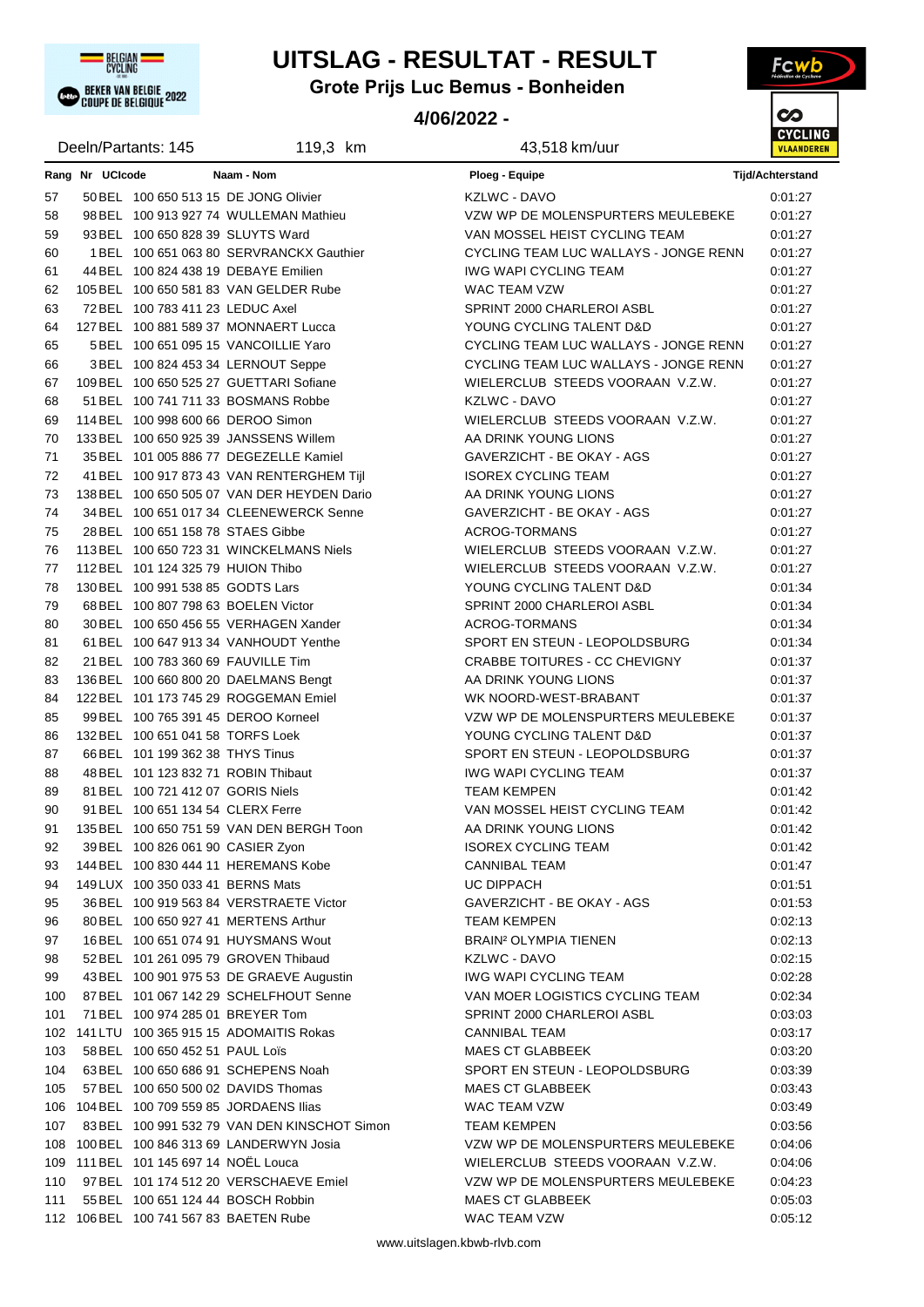

# **UITSLAG - RESULTAT - RESULT**

**Grote Prijs Luc Bemus - Bonheiden**

## **4/06/2022 -**



|     |                     | Deeln/Partants: 145                 |                                                | 119,3 km                   | 43,518 km/uur                           |                     | <b>VLAANDER</b>         |
|-----|---------------------|-------------------------------------|------------------------------------------------|----------------------------|-----------------------------------------|---------------------|-------------------------|
|     | Rang Nr UCIcode     |                                     | Naam - Nom                                     |                            | <b>Ploeg - Equipe</b>                   |                     | <b>Tijd/Achterstand</b> |
| 113 |                     |                                     | 27 BEL 100 758 175 07 MEULEMANS Niel           |                            | <b>ACROG-TORMANS</b>                    |                     | 0:05:12                 |
| 114 |                     | 15 BEL 100 650 898 12 BAERT Basiel  |                                                |                            | <b>BRAIN<sup>2</sup> OLYMPIA TIENEN</b> |                     | 0:06:04                 |
|     |                     | Non partants / Niet vertrokken:     |                                                |                            |                                         |                     |                         |
|     |                     |                                     | 73 BEL 100 854 053 49 LAURENT Gabin            |                            | TEAM GEO-THERM CARBONBIKE MARCHOVE      |                     |                         |
|     |                     | 74 BEL 101 004 348 91 COLLON Tom    |                                                |                            | TEAM GEO-THERM CARBONBIKE MARCHOVE      |                     |                         |
|     |                     |                                     | 75 BEL 101 119 454 58 TRINDADE Ethan           |                            | TEAM GEO-THERM CARBONBIKE MARCHOVE      |                     |                         |
|     |                     |                                     | 77 BEL 100 783 554 69 MELOTTE Matteo           |                            | TEAM GEO-THERM CARBONBIKE MARCHOVE      |                     |                         |
|     |                     | Abbandons / Opgaves:                |                                                |                            |                                         |                     |                         |
|     |                     |                                     | 13 BEL 100 989 102 74 LIMBOURG Jannik          |                            | <b>BRAIN<sup>2</sup> OLYMPIA TIENEN</b> |                     |                         |
|     |                     |                                     | 18 BEL 100 886 718 25 VANGRUNDERBEEK Viktor    |                            | <b>BRAIN<sup>2</sup> OLYMPIA TIENEN</b> |                     |                         |
|     |                     |                                     | 26 BEL 100 651 194 17 VUERINCKX Thomas         |                            | <b>ACROG-TORMANS</b>                    |                     |                         |
|     |                     |                                     | 38 BEL 100 997 425 55 BEKAERT Miel             |                            | <b>ISOREX CYCLING TEAM</b>              |                     |                         |
|     |                     | 45 BEL 101 066 881 59 LISON Sacha   |                                                |                            | <b>IWG WAPI CYCLING TEAM</b>            |                     |                         |
|     |                     |                                     | 46 BEL 100 783 612 30 LOPEZ CASTELLANOS Ugo    |                            | <b>IWG WAPI CYCLING TEAM</b>            |                     |                         |
|     |                     |                                     | 53 BEL 100 650 930 44 MICHIELS Zias            |                            | <b>KZLWC - DAVO</b>                     |                     |                         |
|     |                     |                                     | 62 BEL 101 199 463 42 BRANDS Leandro           |                            | SPORT EN STEUN - LEOPOLDSBURG           |                     |                         |
|     |                     |                                     | 65 BEL 100 650 711 19 GUTIERREZ SANTIAGO Henry |                            | SPORT EN STEUN - LEOPOLDSBURG           |                     |                         |
|     |                     |                                     | 70 BEL 100 982 445 13 CHINTINNE Tom            |                            | SPRINT 2000 CHARLEROI ASBL              |                     |                         |
|     |                     |                                     | 79 BEL 100 988 941 10 MEEUSEN Stan             |                            | <b>TEAM KEMPEN</b>                      |                     |                         |
|     |                     | 82 BEL 100 929 766 05 SMETS Jarne   |                                                |                            | <b>TEAM KEMPEN</b>                      |                     |                         |
|     |                     |                                     | 92 BEL 101 260 610 79 BELLINGS Ruben           |                            | VAN MOSSEL HEIST CYCLING TEAM           |                     |                         |
|     |                     |                                     | 94 BEL 101 103 301 07 VAN HOVE Lucas           |                            | VAN MOSSEL HEIST CYCLING TEAM           |                     |                         |
|     |                     |                                     | 95 BEL 100 651 222 45 SEGERS Rune              |                            | VAN MOSSEL HEIST CYCLING TEAM           |                     |                         |
|     |                     |                                     | 101 BEL 100 650 811 22 VAN MAELE Gauthier      |                            | VZW WP DE MOLENSPURTERS MEULEBEKE       |                     |                         |
|     |                     |                                     | 110 BEL 101 197 044 48 OOMS Tommie             |                            | WIELERCLUB STEEDS VOORAAN V.Z.W.        |                     |                         |
|     |                     |                                     | 121 BEL 101 176 693 67 CHRISTIAENS Lander      |                            | WK NOORD-WEST-BRABANT                   |                     |                         |
|     |                     |                                     | 123 BEL 100 651 090 10 STEENACKERS Millo       |                            | WK NOORD-WEST-BRABANT                   |                     |                         |
|     |                     |                                     | 126 BEL 100 651 167 87 VISSERS Kyano           |                            | WK NOORD-WEST-BRABANT                   |                     |                         |
|     |                     | 128 BEL 100 650 619 24 BRITS Hannu  |                                                |                            | YOUNG CYCLING TALENT D&D                |                     |                         |
|     |                     |                                     | 129 BEL 101 187 942 64 VAN KERKHOVEN Diego     |                            | YOUNG CYCLING TALENT D&D                |                     |                         |
|     |                     | 131 BEL 101 065 344 74 HUBIN Tibe   |                                                |                            | YOUNG CYCLING TALENT D&D                |                     |                         |
|     |                     |                                     | 137 BEL 100 651 107 27 CANNOOT Lance           |                            | AA DRINK YOUNG LIONS                    |                     |                         |
|     |                     | 145 LUX 100 531 035 41 FOLEY Jack   |                                                |                            | UC DIPPACH                              |                     |                         |
|     |                     |                                     | 147 LUX 100 771 987 45 MASCOLO Valerio         |                            | UC DIPPACH                              |                     |                         |
|     |                     | 148 LUX 101 090 944 66 KORVA Oliver |                                                |                            | UC DIPPACH                              |                     |                         |
|     | Gestart / Partants: | 141                                 |                                                | Aangekomen / Arrivés :     | 114                                     | Opgaven / Abandons: | 27                      |
|     |                     | Niet gestart / Non partants :       | 4                                              | Buiten tijd / Hors delai : | 0                                       |                     |                         |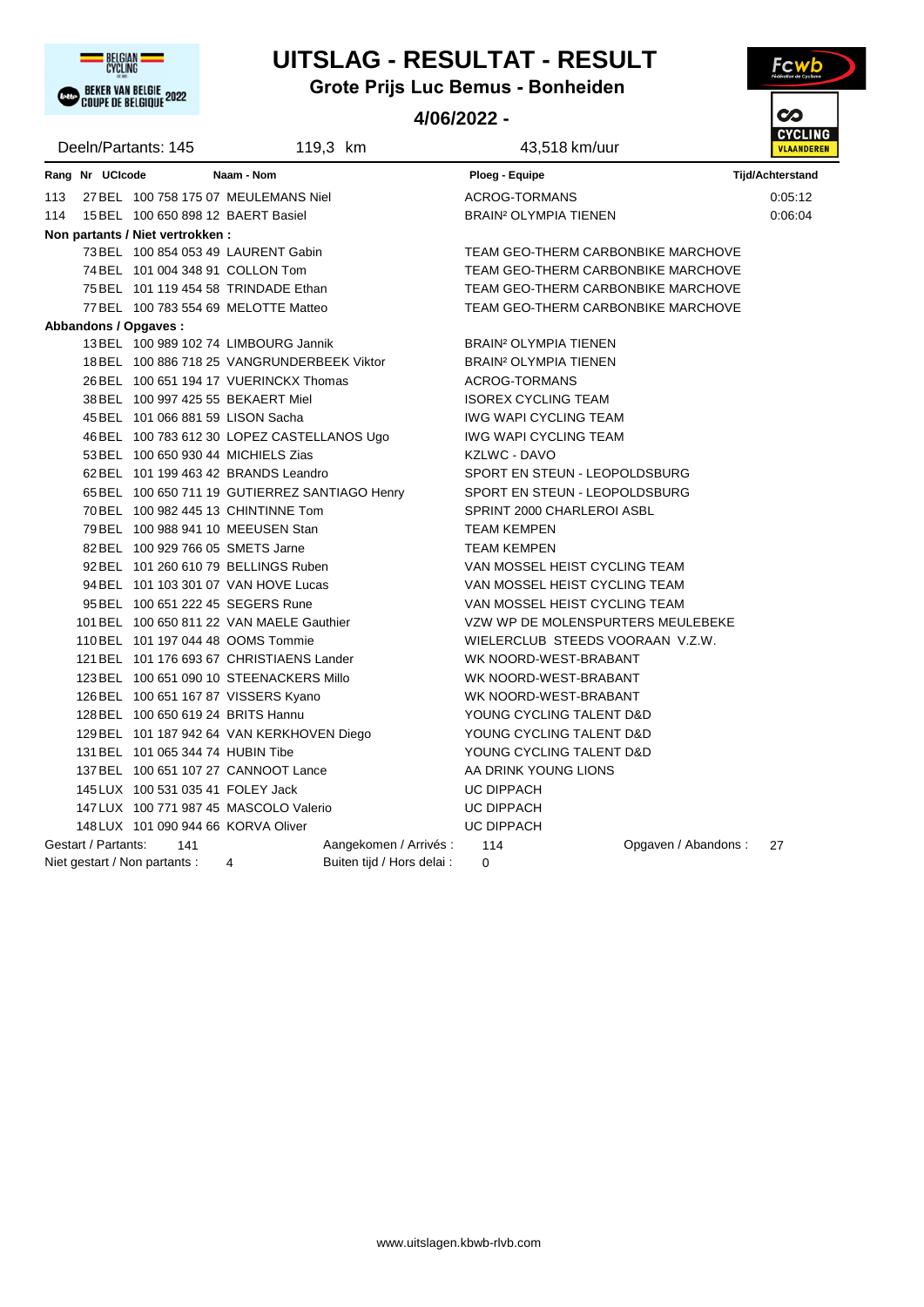

## **Clubklassement - Classement Interéquipes**

## **Grote Prijs Luc Bemus - Bonheiden**



| Rang<br>$\mathbf 1$ | Ploeg - Equipe<br><b>CANNIBAL TEAM</b>                | <b>Totaaltijd - Temps</b><br>8:15:18 | <b>Punten - Points</b><br>22 |
|---------------------|-------------------------------------------------------|--------------------------------------|------------------------------|
| $\mathbf{2}$        | <b>AVIA-RUDYCO CYCLING TEAM</b>                       | 8:15:39                              | 28                           |
| 3                   | <b>CRABBE TOITURES - CC CHEVIGNY</b>                  | 8:15:47                              | 79                           |
| 4                   | <b>WIELERCLUB "ONDER ONS - PARIKE" VZW</b>            | 8:15:49                              | 39                           |
| 5                   | <b>MAES CT GLABBEEK</b>                               | 8:15:57                              | 71                           |
| 6                   | <b>ACROG-TORMANS</b>                                  | 8:16:10                              | 125                          |
| 7                   | <b>WK NOORD-WEST-BRABANT</b>                          | 8:16:14                              | 131                          |
| 8                   | <b>UC DIPPACH</b>                                     | 8:16:28                              | 131                          |
| 9                   | <b>VAN MOER LOGISTICS CYCLING TEAM</b>                | 8:16:57                              | 66                           |
| 10                  | <b>CYCLING TEAM LUC WALLAYS - JONGE RENNERS ROESE</b> | 8:16:57                              | 106                          |
| 11                  | <b>WAC TEAM VZW</b>                                   | 8:17:03                              | 90                           |
| 12                  | <b>ISOREX CYCLING TEAM</b>                            | 8:17:10                              | 100                          |
| 13                  | <b>GAVERZICHT - BE OKAY - AGS</b>                     | 8:17:18                              | 116                          |
| 14                  | <b>SPRINT 2000 CHARLEROI ASBL</b>                     | 8:17:22                              | 140                          |
| 15                  | <b>KZLWC - DAVO</b>                                   | 8:17:31                              | 139                          |
| 16                  | AA DRINK YOUNG LIONS                                  | 8:17:31                              | 164                          |
| 17                  | <b>VZW WP DE MOLENSPURTERS MEULEBEKE</b>              | 8:17:47                              | 186                          |
| 18                  | <b>SPORT EN STEUN - LEOPOLDSBURG</b>                  | 8:17:48                              | 194                          |
| 19                  | WIELERCLUB STEEDS VOORAAN V.Z.W.                      | 8:17:48                              | 212                          |
| 20                  | YOUNG CYCLING TALENT D&D                              | 8:18:05                              | 228                          |
| 21                  | <b>BRAIN<sup>2</sup> OLYMPIA TIENEN</b>               | 8:18:13                              | 189                          |
| 22                  | <b>TEAM KEMPEN</b>                                    | 8:18:32                              | 220                          |
| 23                  | <b>IWG WAPI CYCLING TEAM</b>                          | 8:18:59                              | 248                          |
| 24                  | <b>VAN MOSSEL HEIST CYCLING TEAM</b>                  | 5:32:07                              | 149                          |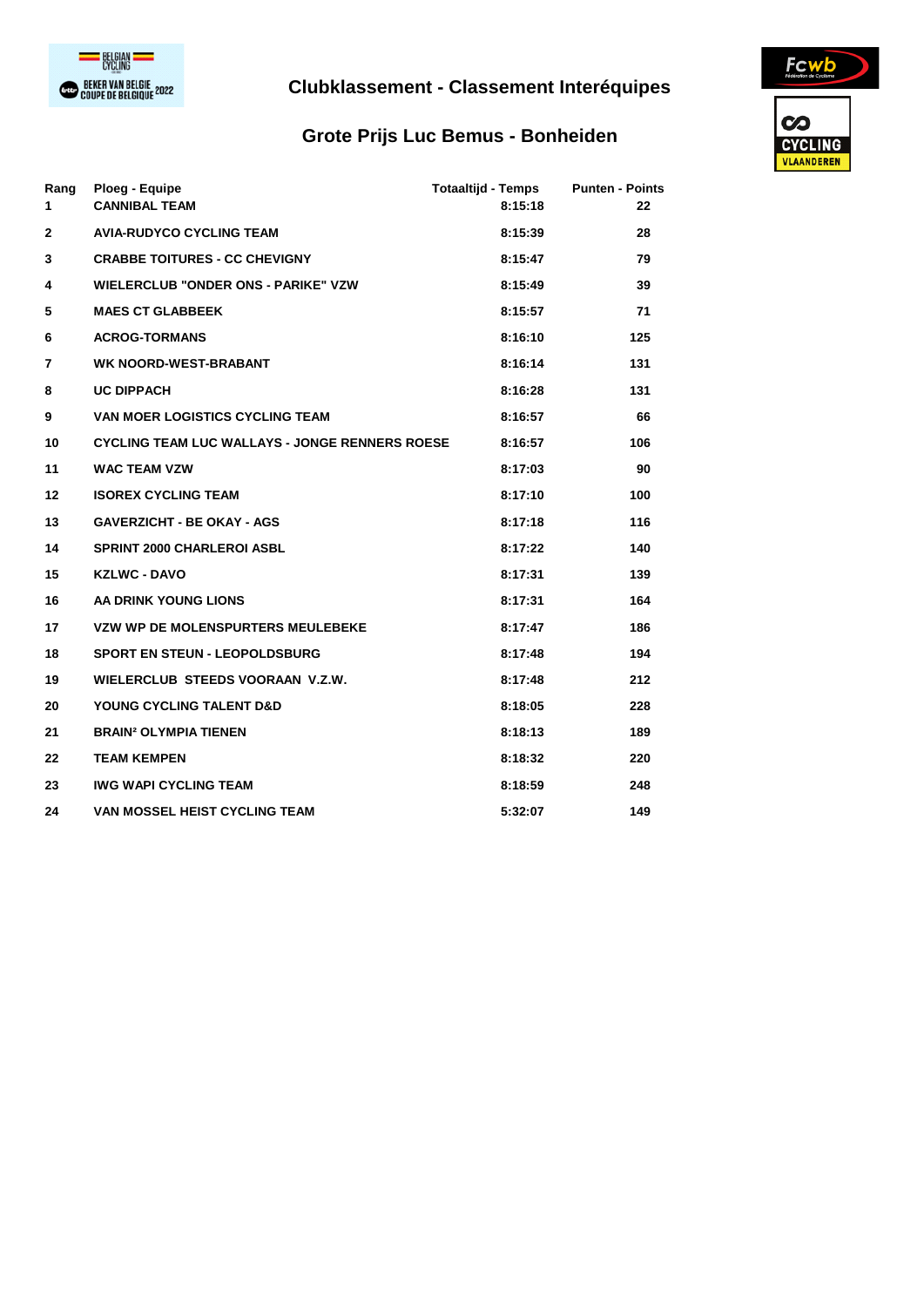

# **Coupe de Belgique Juniors Beker van Belgie Juniores Grote Prijs Luc Bemus - Bonheiden**

**4/06/2022 Individuele Punten - Points Individuelle**



**Plaats Naam - Nom Punten - Points**

| 2  | DE BUYSSER Quinten       | AVIA-RUDYCO CYCLING TEAM             | 28             |
|----|--------------------------|--------------------------------------|----------------|
| 4  | VAN DE SOMPEL Jori       | <b>MAES CT GLABBEEK</b>              | 24             |
| 5  | <b>VANDEN HEEDE Lars</b> | <b>CRABBE TOITURES - CC CHEVIGNY</b> | 22             |
| 6  | DE CEUSTER Milan         | ACROG-TORMANS                        | 20             |
| 7  | <b>VERREYCKEN Jasper</b> | WK NOORD-WEST-BRABANT                | 19             |
| 8  | NEERINCKX Sam            | WIELERCLUB "ONDER ONS - PARIKE" VZW  | 18             |
| 10 | DE SCHUYTENEER Steffen   | AVIA-RUDYCO CYCLING TEAM             | 16             |
| 11 | <b>DESMET Miguel</b>     | GAVERZICHT - BE OKAY - AGS           | 15             |
| 13 | <b>BORREMANS Tyson</b>   | WIELERCLUB "ONDER ONS - PARIKE" VZW  | 13             |
| 14 | <b>SWENNEN Tijl</b>      | KZLWC - DAVO                         | 12             |
| 15 | PROVOST Quinten          | VAN MOER LOGISTICS CYCLING TEAM      | 11             |
| 16 | <b>SLAETS Yorick</b>     | AVIA-RUDYCO CYCLING TEAM             | 10             |
| 17 | VAN HERCK Simon          | <b>MAES CT GLABBEEK</b>              | 9              |
| 18 | DEWEERD Ugo              | WIELERCLUB "ONDER ONS - PARIKE" VZW  | 8              |
| 19 | <b>CUYLITS Mauro</b>     | AVIA-RUDYCO CYCLING TEAM             | $\overline{7}$ |
| 20 | DE DOBBELAERE Born       | <b>ISOREX CYCLING TEAM</b>           | 6              |
| 22 | <b>CEULEMANS Jarne</b>   | <b>WAC TEAM VZW</b>                  | 4              |
| 23 | <b>DOCKX Aaron</b>       | <b>WAC TEAM VZW</b>                  | 3              |
| 24 | <b>BERTELS Jasper</b>    | VAN MOER LOGISTICS CYCLING TEAM      | $\mathcal{P}$  |
| 25 | <b>ANZEMPAMBER Jarne</b> | <b>ISOREX CYCLING TEAM</b>           | 1              |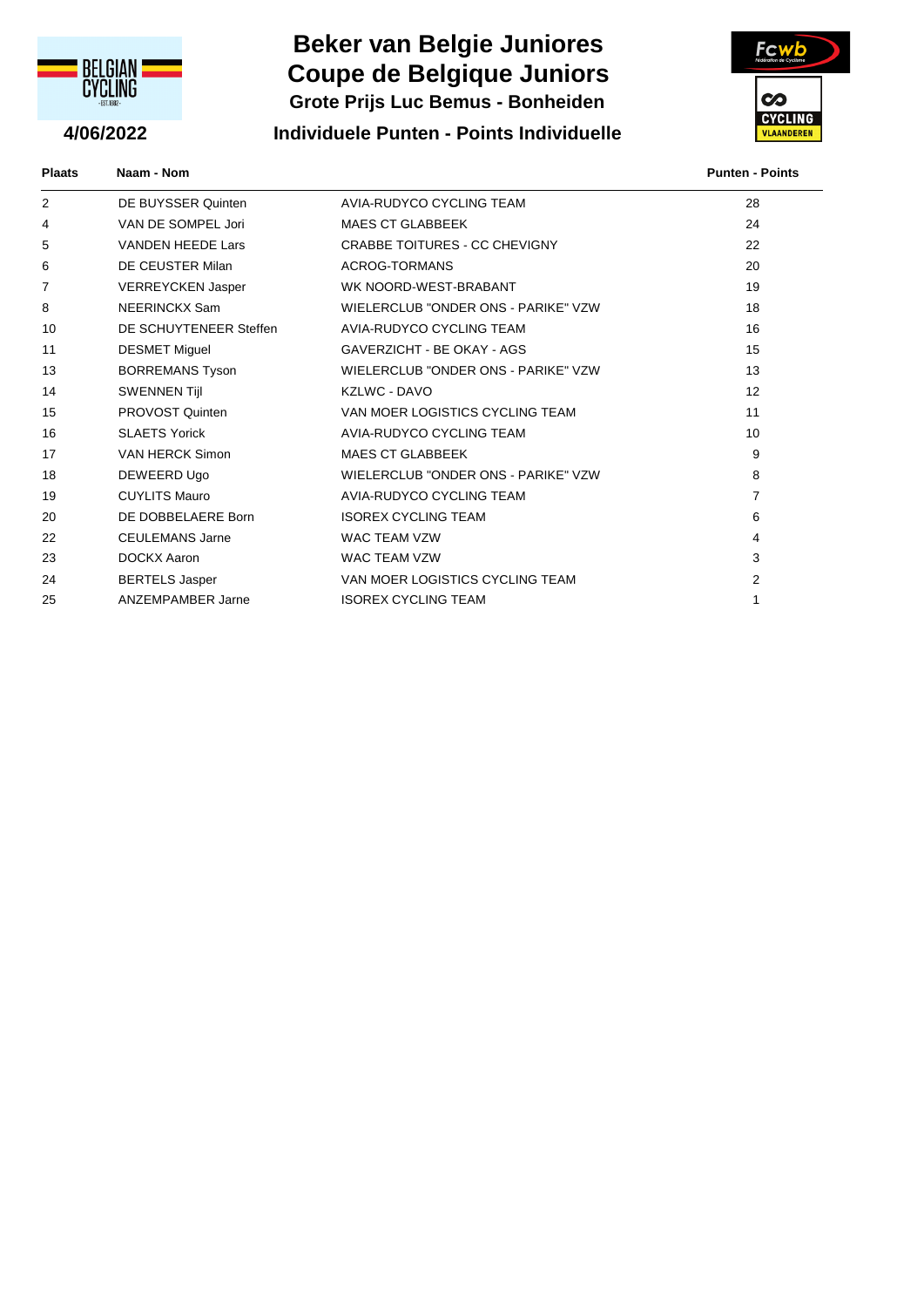

# **Beker van Belgie Juniores Grote Prijs Luc Bemus - Bonheiden Coupe de Belgique Juniors**

**4/06/2022 Punten per club - Points interéquipes**



| <b>Interclub</b> |                                                    |                |  |  |  |  |
|------------------|----------------------------------------------------|----------------|--|--|--|--|
| #                | Club                                               | <b>Punten</b>  |  |  |  |  |
| $\overline{2}$   | AVIA-RUDYCO CYCLING TEAM                           | 28             |  |  |  |  |
| 3                | CRABBE TOITURES - CC CHEVIGNY                      | 26             |  |  |  |  |
| 4                | WIELERCLUB "ONDER ONS - PARIKE" VZW                | 24             |  |  |  |  |
| 5                | <b>MAES CT GLABBEEK</b>                            | 22             |  |  |  |  |
| 6                | <b>ACROG-TORMANS</b>                               | 20             |  |  |  |  |
| $\overline{7}$   | WK NOORD-WEST-BRABANT                              | 19             |  |  |  |  |
| 9                | VAN MOER LOGISTICS CYCLING TEAM                    | 17             |  |  |  |  |
| 10               | CYCLING TEAM LUC WALLAYS - JONGE RENNERS ROESELARE | 16             |  |  |  |  |
| 11               | WAC TFAM VZW                                       | 15             |  |  |  |  |
| 12               | <b>ISOREX CYCLING TEAM</b>                         | 14             |  |  |  |  |
| 13               | GAVERZICHT - BE OKAY - AGS                         | 13             |  |  |  |  |
| 14               | SPRINT 2000 CHARLEROI ASBL                         | 12             |  |  |  |  |
| 15               | KZLWC - DAVO                                       | 11             |  |  |  |  |
| 17               | VZW WP DE MOLENSPURTERS MEULEBEKE                  | 9              |  |  |  |  |
| 18               | SPORT EN STEUN - LEOPOLDSBURG                      | 8              |  |  |  |  |
| 19               | WIELERCLUB STEEDS VOORAAN V.Z.W.                   | $\overline{7}$ |  |  |  |  |
| 20               | YOUNG CYCLING TALENT D&D                           | 6              |  |  |  |  |
| 21               | <b>BRAIN<sup>2</sup> OLYMPIA TIENEN</b>            | 5              |  |  |  |  |
| 22               | <b>TEAM KEMPEN</b>                                 | 4              |  |  |  |  |
| 23               | <b>IWG WAPI CYCLING TEAM</b>                       | 3              |  |  |  |  |
| 24               | VAN MOSSEL HEIST CYCLING TEAM                      | $\overline{2}$ |  |  |  |  |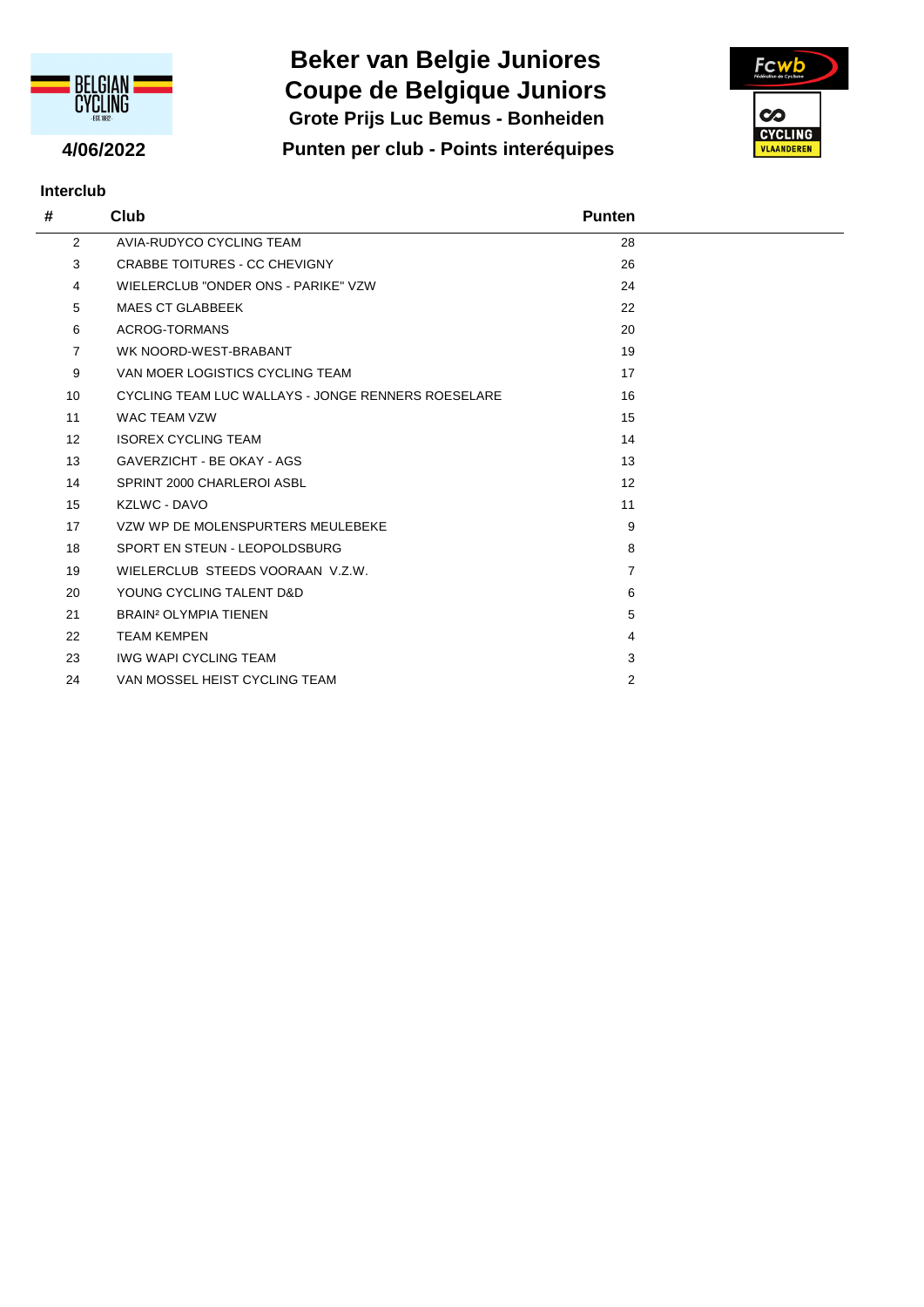

## **Beker van Belgie Juniores Individueel Klassement - Classement Individuel Coupe de Belgique Juniors**



## **na wedstrijd van Grote Prijs Luc Bemus - Bonheiden - 4/06/2022**

| $\mathbf{1}$ | DE SCHUYTENEER Steffen   | BEL100 650 933 47                      | AVIA-RUDYCO CYCLING TEAM                   | 50                        |
|--------------|--------------------------|----------------------------------------|--------------------------------------------|---------------------------|
| 2            | VAN DE SOMPEL Jori       | BEL100 650 519 21                      | <b>MAES CT GLABBEEK</b>                    | 39                        |
| 3            | VAN GUCHT Yoran          | BEL100 650 495 94                      | AVIA-RUDYCO CYCLING TEAM                   | 38                        |
| 4            | DE CEUSTER Milan         | BEL100 866 806 95                      | ACROG-TORMANS                              | 37                        |
| 5            | <b>DESMET Miguel</b>     | BEL100 726 459 10                      | GAVERZICHT - BE OKAY - AGS                 | 33                        |
| 6            | <b>SLAETS Yorick</b>     | BEL100 650 489 88                      | AVIA-RUDYCO CYCLING TEAM                   | 32                        |
| 7            | <b>LETEN Inias</b>       | BEL100 650 472 71                      | VAN MOER LOGISTICS CYCLING TEAM            | 30                        |
| 8            | DE BUYSSER Quinten       | BEL100 650 801 12                      | AVIA-RUDYCO CYCLING TEAM                   | 28                        |
| 9            | <b>BERTELS Jasper</b>    | BEL100 650 693 01                      | VAN MOER LOGISTICS CYCLING TEAM            | 28                        |
| 10           | DEWEERD Ugo              | BEL100 783 592 10                      | WIELERCLUB "ONDER ONS - PARIKE" VZW        | 28                        |
| 11           | <b>SWENNEN Tijl</b>      | BEL100 650 512 14                      | KZLWC - DAVO                               | 28                        |
| 12           | <b>DAVIDS Thomas</b>     | BEL100 650 500 02                      | <b>MAES CT GLABBEEK</b>                    | 26                        |
| 13           | SMETS Jochen             | BEL100 709 122 36                      | VAN MOSSEL HEIST CYCLING TEAM              | 24                        |
| 14           | <b>BORREMANS Tyson</b>   | BEL100 839 340 80                      | WIELERCLUB "ONDER ONS - PARIKE" VZW        | 24                        |
| 15           | VANDEN HEEDE Lars        | BEL100 650 957 71                      | CRABBE TOITURES - CC CHEVIGNY              | 22                        |
| 16           | <b>VANDENABEELE Kobe</b> | BEL100 651 084 04                      | VAN MOSSEL HEIST CYCLING TEAM              | 19                        |
| 17           | VAN DEN HAUTE Milan      | BEL100 651 165 85                      | AVIA-RUDYCO CYCLING TEAM                   | 19                        |
| 18           | VERREYCKEN Jasper        | BEL100 650 945 59                      | WK NOORD-WEST-BRABANT                      | 19                        |
| 19           | <b>DENS Stan</b>         | BEL100 650 993 10                      | <b>BRAIN<sup>2</sup> OLYMPIA TIENEN</b>    | 18                        |
| 20           | NEERINCKX Sam            | BEL100 650 960 74                      | WIELERCLUB "ONDER ONS - PARIKE" VZW        | 18                        |
| 21           | <b>BAERT Basiel</b>      | BEL100 650 898 12                      | <b>BRAIN<sup>2</sup> OLYMPIA TIENEN</b>    | 17                        |
| 22           | DE MOYER Kenay           | BEL100 650 660 65                      | ACROG-TORMANS                              | 16                        |
| 23           | <b>CHINTINNE Tom</b>     | BEL100 982 445 13                      | SPRINT 2000 CHARLEROI ASBL                 | 16                        |
| 24           | <b>JACOBS Rune</b>       | BEL100 650 730 38                      | VAN MOER LOGISTICS CYCLING TEAM            | 15                        |
| 25           | VAN BYLEN Liam           | BEL100 650 938 52                      | ACROG-TORMANS                              | 15                        |
| 26           | FRANKISH Jasper          | BEL100 991 904 63                      | SPRINT 2000 CHARLEROI ASBL                 | 14                        |
| 27           | <b>CRABBE Tom</b>        | BEL100 651 035 52                      | WK NOORD-WEST-BRABANT                      | 13                        |
| 28           | DE DOBBELAERE Born       | BEL100 651 079 96                      | <b>ISOREX CYCLING TEAM</b>                 | 13                        |
| 29           | VAN SPEYBROEK Matti      | BEL100 650 758 66                      | ACROG-TORMANS                              | 12                        |
| 30           | <b>BOELEN Victor</b>     | BEL100 807 798 63                      | SPRINT 2000 CHARLEROI ASBL                 | 12                        |
| 31           | PROVOST Quinten          | BEL100 650 812 23                      | VAN MOER LOGISTICS CYCLING TEAM            | 11                        |
| 32           | <b>BOSMANS Robbe</b>     | BEL100 741 711 33                      | KZLWC - DAVO                               | 11                        |
| 33           | DE KEERSMAEKER Jens      | BEL100 651 082 02                      | VAN MOSSEL HEIST CYCLING TEAM              | 10                        |
| 34           | <b>BAUWENS Senne</b>     | BEL100 650 604 09                      | ACROG-TORMANS                              | $10$                      |
| 35           | <b>LATIN Michael</b>     | BEL100 783 405 17                      | BRAIN <sup>2</sup> OLYMPIA TIENEN          | $\boldsymbol{9}$          |
| 36           | PICOUX Justin            | BEL101 069 119 66                      | <b>CRABBE TOITURES - CC CHEVIGNY</b>       | 9                         |
| 37           | <b>VANHAECKE Arno</b>    | BEL100 650 733 41                      | CYCLING TEAM LUC WALLAYS - JONGE RENNERS R | 9                         |
| 38           | VAN HERCK Simon          | BEL101 152 392 16                      | MAES CT GLABBEEK                           | 9                         |
|              | VAN DEN TROOST Witse     | BEL100 650 935 49                      | WK NOORD-WEST-BRABANT                      | 8                         |
| 39<br>40     | VAN DEN KINSCHOT Simon   | BEL100 991 532 79                      | <b>TEAM KEMPEN</b>                         | 8                         |
|              | <b>GEUDENS Robbe</b>     | BEL100 650 476 75                      | ACROG-TORMANS                              | $\overline{7}$            |
| 41           | <b>CUYLITS Mauro</b>     |                                        | AVIA-RUDYCO CYCLING TEAM                   | $\overline{7}$            |
| 42           | <b>NUYTTENS Thibaud</b>  | BEL100 651 027 44                      | VZW WP DE MOLENSPURTERS MEULEBEKE          | 7                         |
| 43           | VAN GOGH Xander          | BEL100 650 492 91<br>BEL100 944 052 32 |                                            | 6                         |
| 44           |                          |                                        | WAC TEAM VZW                               |                           |
| 45           | SPRANGERS Bram           | BEL100 651 067 84                      | ACROG-TORMANS                              | 6                         |
| 46           | PUNNEWAERT Liam          | BEL100 650 602 07                      | WIELERCLUB "ONDER ONS - PARIKE" VZW        | 5                         |
| 47           | <b>MAERTENS Yoran</b>    | BEL100 651 139 59                      | WIELERCLUB "ONDER ONS - PARIKE" VZW        | 5                         |
| 48           | GOVAERT Tanghi           | BEL100 650 939 53                      | WIELERCLUB "ONDER ONS - PARIKE" VZW        | 5                         |
| 49           | VANDER ELST Daan         | BEL100 651 058 75                      | <b>BRAIN<sup>2</sup> OLYMPIA TIENEN</b>    | 4                         |
| 50           | <b>CEULEMANS Jarne</b>   | BEL100 650 689 94                      | WAC TEAM VZW                               | 4                         |
| 51           | <b>VANDENHENDE Kobe</b>  | BEL100 650 659 64                      | <b>ISOREX CYCLING TEAM</b>                 | 3                         |
| 52           | DOCKX Aaron              | BEL100 650 629 34                      | WAC TEAM VZW                               | 3                         |
| 53           | <b>SNOEKS Baptiste</b>   | BEL100 783 635 53                      | SPRINT 2000 CHARLEROI ASBL                 | $\ensuremath{\mathsf{3}}$ |
| 54           | <b>KUSCHLA Silas</b>     | GER                                    | WAC TEAM VZW                               | 3                         |
| 55           | <b>MEEUSEN Stan</b>      | BEL100 988 941 10                      | <b>TEAM KEMPEN</b>                         | 2                         |

-De individuele klassering, is voorbehouden voor Belgische renners (nationaliteit),

-Le classement individuel,est réservé aux coureurs de nationalité Belge,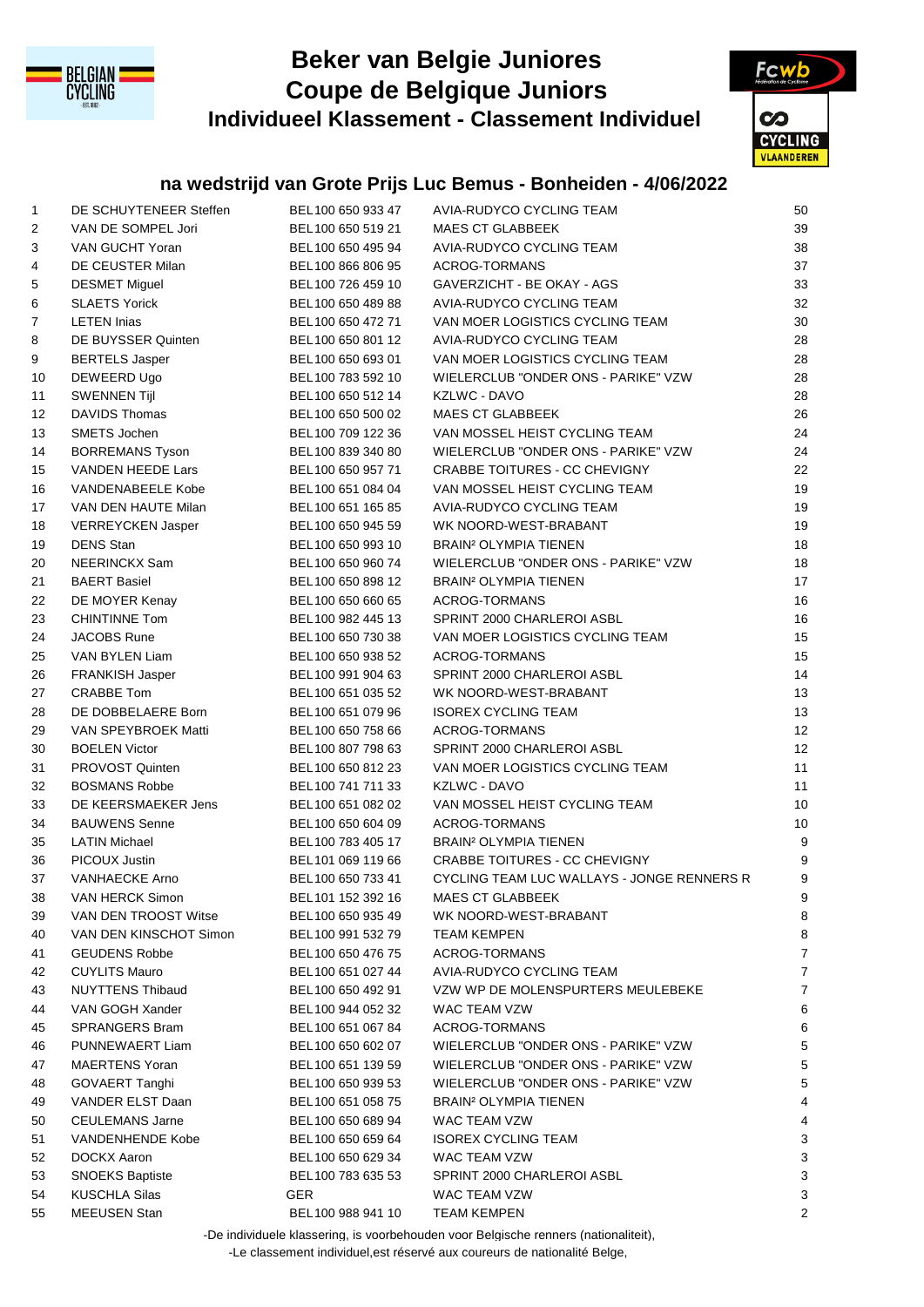| 56 | BAETEN Rube       | BEL 100 741 567 83 | WAC TEAM VZW               |  |
|----|-------------------|--------------------|----------------------------|--|
| 57 | FRETIN Kaj        | BEL100 650 559 61  | KZLWC - DAVO               |  |
|    | 58 FRANCOIS Tomas | BEL 101 237 656 17 | KZLWC - DAVO               |  |
| 59 | ANZEMPAMBER Jarne | BEL 100 650 890 04 | <b>ISOREX CYCLING TEAM</b> |  |

-De individuele klassering, is voorbehouden voor Belgische renners (nationaliteit), -Le classement individuel,est réservé aux coureurs de nationalité Belge,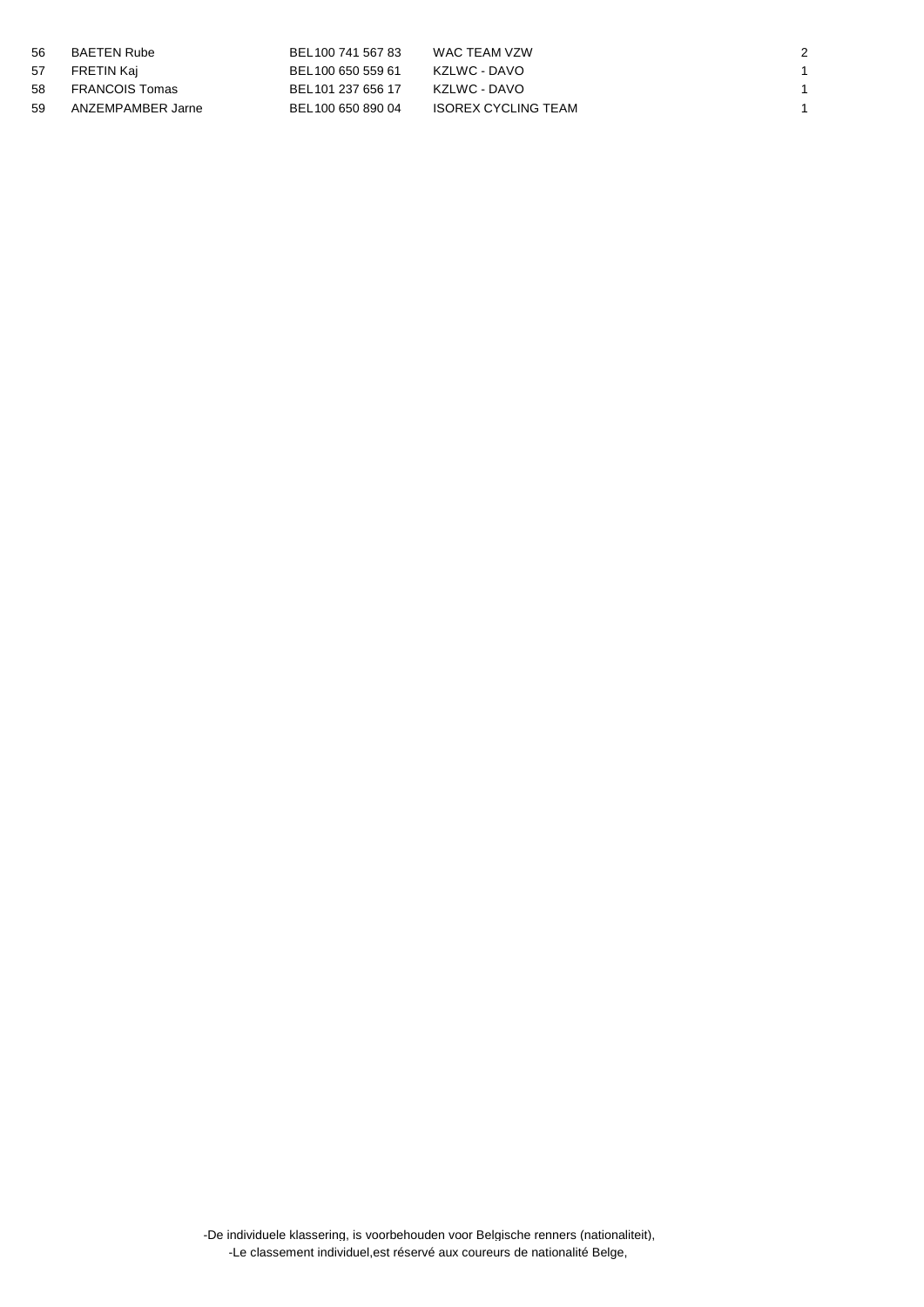

# **Beker van Belgie Juniores Coupe de Belgique Juniors**

**Algemeen Clubklassement - Classement Interéquipes**



## **na wedstrijd van Grote Prijs Luc Bemus - Bonheiden - 4/06/2022**

|                |                                                    |     |                |                 |                |              | Dichtste plaats club Dichtste plaats renner |    |
|----------------|----------------------------------------------------|-----|----------------|-----------------|----------------|--------------|---------------------------------------------|----|
| $\mathbf{1}$   | AVIA-RUDYCO CYCLING TEAM                           | 116 | 1              | $\overline{2}$  | 2              | 1            | $\overline{2}$                              | 2  |
| 2              | VAN MOER LOGISTICS CYCLING TEAM                    | 113 | 2              | 4               | 9              | $\mathbf{1}$ | 3                                           | 11 |
| 3              | WIELERCLUB "ONDER ONS - PARIKE" VZW                | 108 | $\overline{4}$ | 4               | 5              | 6            | 8                                           | 13 |
| 4              | ACROG-TORMANS                                      | 99  | 3              | 6               | $\overline{7}$ | 6            | 9                                           | 10 |
| 5              | <b>CRABBE TOITURES - CC CHEVIGNY</b>               | 88  | 3              | 5               | 16             | -5           | 17                                          | 30 |
| 6              | CYCLING TEAM LUC WALLAYS - JONGE RENNERS ROESELARE | 88  | 6              | 6               | 10             | 17           | 26                                          | 27 |
| $\overline{7}$ | SPRINT 2000 CHARLEROI ASBL                         | 75  | 3              | 14              | 15             | 10           | $12 \overline{ }$                           | 14 |
| 8              | <b>WAC TEAM VZW</b>                                | 74  | 10             | 10 <sup>1</sup> | 11             | 20           | 22                                          | 23 |
| 9              | WK NOORD-WEST-BRABANT                              | 70  | $\overline{7}$ | 8               | 13             | 7            | 13                                          | 18 |
| 10             | VAN MOSSEL HEIST CYCLING TEAM                      | 66  | 6              | 13              | 14             | 4            | $\overline{7}$                              | 16 |
| 11             | KZLWC - DAVO                                       | 65  | 3              | 15              | 15             | 10           | 14                                          | 15 |
| 12             | BRAIN <sup>2</sup> OLYMPIA TIENEN                  | 62  | $\overline{7}$ | 9               | 21             | 8            | 9                                           | 17 |
| 13             | VZW WP DE MOLENSPURTERS MEULEBEKE                  | 51  | 14             | 14              | 17             | 19           | 34                                          | 43 |
| 14             | <b>MAES CT GLABBEEK</b>                            | 50  | $\overline{4}$ | 5               | 22             | 3            | 4                                           | 13 |
| 15             | <b>ISOREX CYCLING TEAM</b>                         | 33  | 8              | 12              | 33             | 19           | 20                                          | 23 |
| 16             | GAVERZICHT - BE OKAY - AGS                         | 28  | 11             | 13              |                | 8            | 11                                          | 38 |
| 17             | YOUNG CYCLING TALENT D&D                           | 27  | $\overline{7}$ | 20              | 24             | 35           | 37                                          | 47 |
| 18             | <b>TEAM KEMPEN</b>                                 | 27  | 8              | 21              | 22             | 18           | 24                                          | 35 |
| 19             | SPORT EN STEUN - LEOPOLDSBURG                      | 13  | 18             | 22 35           |                | 26           | 47                                          | 60 |
| 20             | WIELERCLUB STEEDS VOORAAN V.Z.W.                   | 13  | 19             | 20              |                | 46           | 67                                          | 68 |
| 21             | TEAM GEO-THERM CARBONBIKE MARCHOVELETTE Asbl       | 4   | 23             | -29             |                | 30           | 47                                          |    |
| 22             | <b>IWG WAPI CYCLING TEAM</b>                       | 3   | 23             |                 |                | 61           | 88                                          | 99 |
|                |                                                    |     |                |                 |                |              |                                             |    |